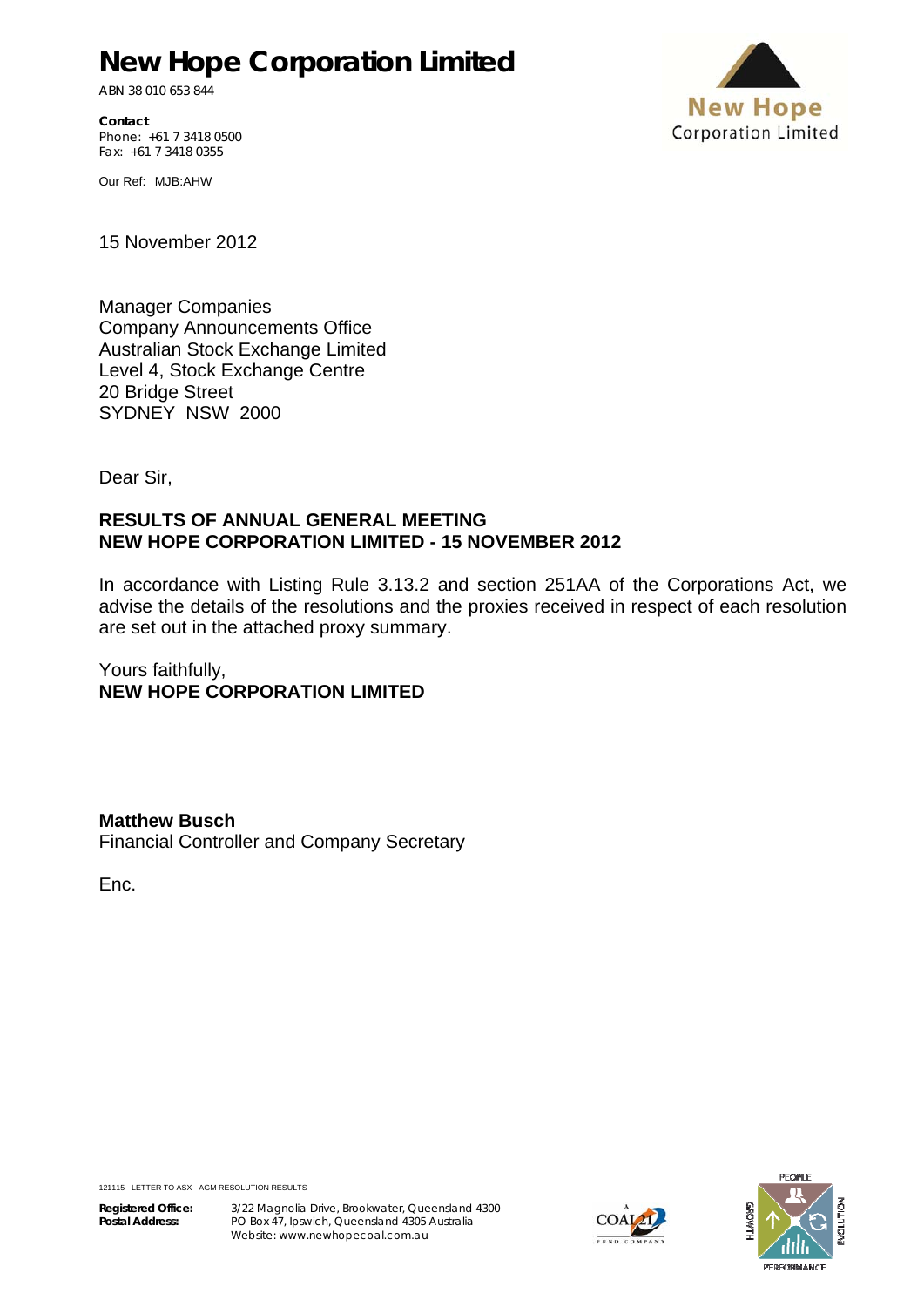### **1. Remuneration Report**

The instructions given to validly appointed proxies in respect of the resolution were as follows:

| In Favour   | <b>Against</b> | <b>Abstain</b> | Proxy's<br><b>Discretion</b> |
|-------------|----------------|----------------|------------------------------|
| 599,839,939 | 22,458,386     | 196,439        | 1,665,133                    |

The motion was carried on a show of hands as an ordinary resolution.

#### **2. Re-election of Mr David Fairfull as a Director**

The instructions given to validly appointed proxies in respect of the resolution were as follows:

| In Favour   | <b>Against</b> | <b>Abstain</b> | Proxy's<br><b>Discretion</b> |
|-------------|----------------|----------------|------------------------------|
| 625,178,931 | 4,983,299      | 147,335        | 1,686,028                    |

The motion was carried on a show of hands as an ordinary resolution.

#### **3. Re-election of Mr Peter Robinson as a Director**

The instructions given to validly appointed proxies in respect of the resolution were as follows:

| In Favour   | <b>Against</b> | <b>Abstain</b> | Proxy's<br><b>Discretion</b> |
|-------------|----------------|----------------|------------------------------|
| 625,224,697 | 4,937,723      | 132,285        | 1,700,888                    |

The motion was carried on a show of hands as an ordinary resolution.

#### **4. Election of Ms Susan Palmer as a Director**

The instructions given to validly appointed proxies in respect of the resolution were as follows:

| In Favour   | <b>Against</b> | <b>Abstain</b> | Proxy's<br><b>Discretion</b> |
|-------------|----------------|----------------|------------------------------|
| 629,477,731 | 724,124        | 84,710         | 1,709,028                    |

The motion was carried on a show of hands as an ordinary resolution.